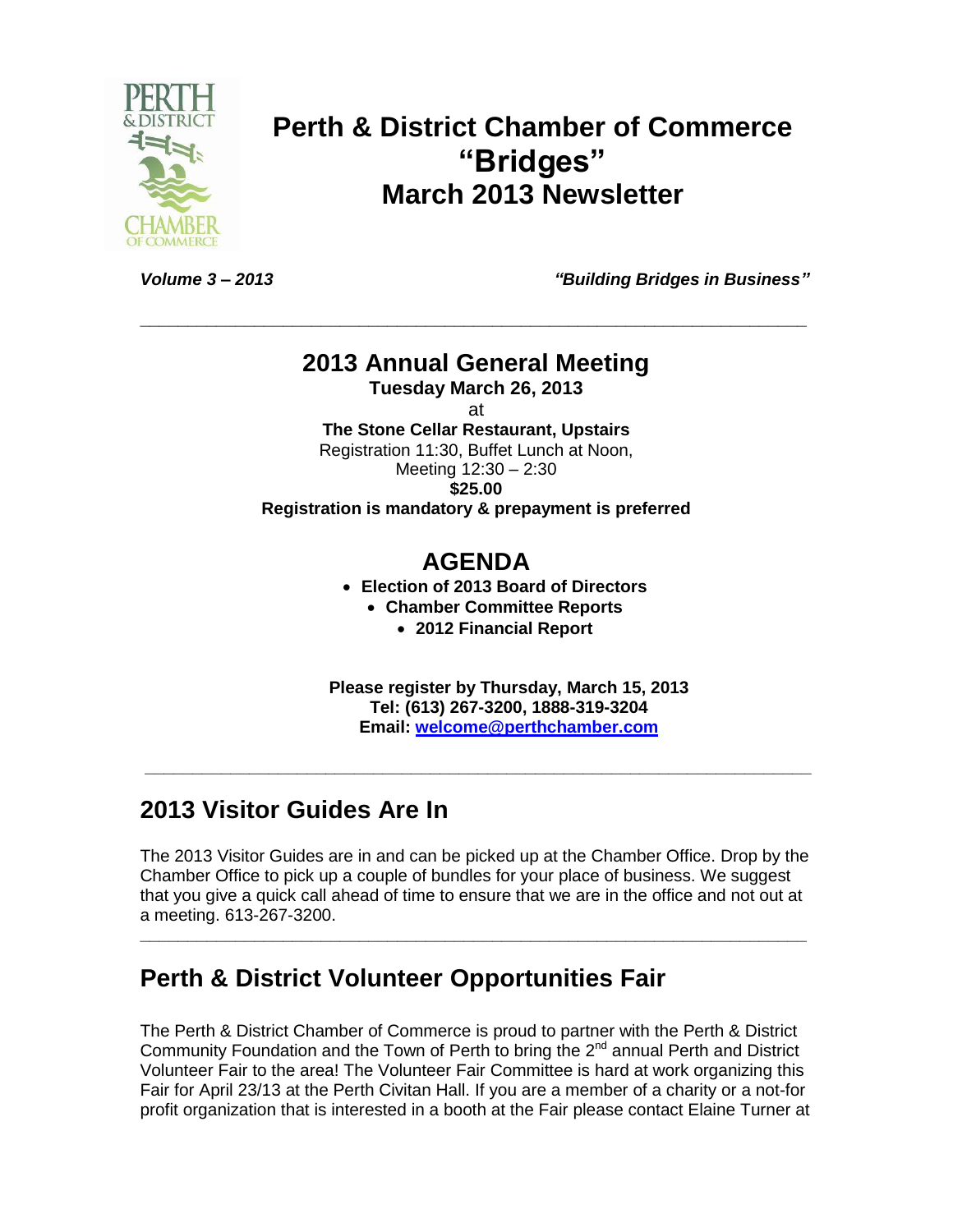The Perth and District Community Foundation office ( 613-326-0295 or by email at [pdcf@bellnet.ca\)](mailto:pdcf@bellnet.ca). If you think you may know someone that would like to learn more about volunteering in Perth & District, be sure to have them mark their calendar for Tuesday April 23, 2013. It will be a great opportunity for organizations and volunteers to meet. Last year was an overwhelming success.

**\_\_\_\_\_\_\_\_\_\_\_\_\_\_\_\_\_\_\_\_\_\_\_\_\_\_\_\_\_\_\_\_\_\_\_\_\_\_\_\_\_\_\_\_\_\_\_\_\_\_\_\_\_\_\_\_\_\_\_\_\_\_\_\_\_\_\_\_\_**



**It's Maple Time! 37 th Annual Festival of the Maples Saturday, April 27 th, 2013**

# **Thank you to our Festival of the Maples Sponsors!**

## **Platinum**

| <b>Scotiabank</b><br><b>⑤</b> Scotiabank™                                              |                                                                                 |
|----------------------------------------------------------------------------------------|---------------------------------------------------------------------------------|
| <b>Jim Noble, RBC Dominion Securities</b>                                              | <b>Cogeco Cable Canada LP</b>                                                   |
| <b>RBC</b><br>Dominion<br><b>Securities</b>                                            | <b>TVCOGECO</b><br><b>((O))COGECO</b>                                           |
| <b>Hinton Dodge Chrysler</b><br>Hinton Dodge Chrysler<br><b>DODGE/ SHOWS TRAN JEED</b> | <b>EMC Your Community Newspaper</b><br><b>Your Community Newspaper</b>          |
| <b>Lake 88.1</b>                                                                       | <b>Jack FM</b><br><b>Y101</b><br><b>Rogers Media</b><br>aving what we           |
| <b>Perth KIA</b>                                                                       | <b>Rivington Rally Honda</b><br><b>RIVINGTON</b><br>Rally Honda<br><b>HONDA</b> |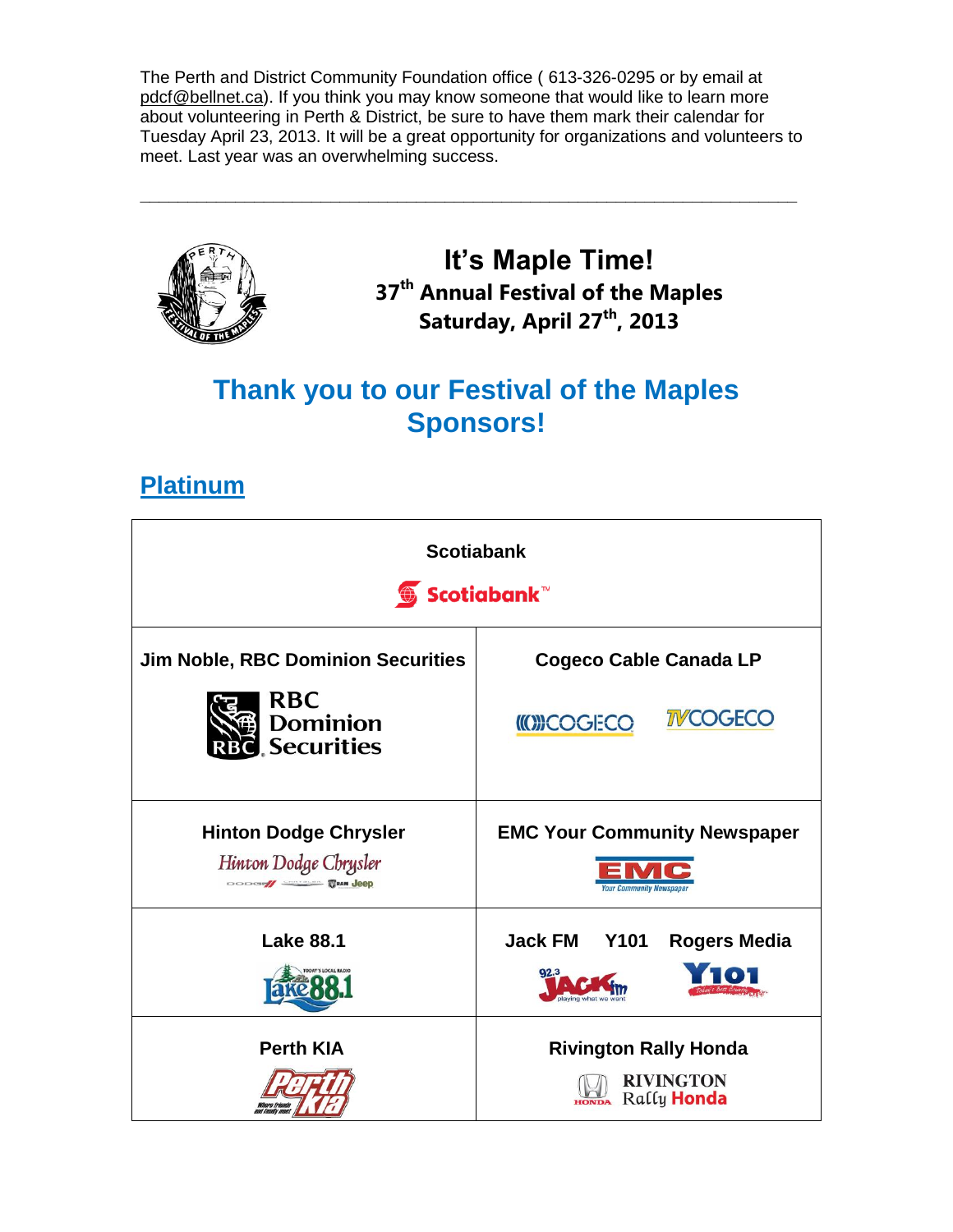# **Gold**

| <b>Canadian Tire Perth</b> | <b>Crain &amp; Schooley Insurance</b>           |
|----------------------------|-------------------------------------------------|
| <b>ANADIAN TIRE®</b>       | <b>Brokers Ltd. &amp; Financial Corporation</b> |
| 3M Canada Inc.             | <b>Carolina Court Retirement Home</b>           |
| <b>3M</b>                  | <b>Limited Partnership</b>                      |
| <b>Jade Transportation</b> | <b>Lanark Leeds Home Builders</b>               |
| <b>Transportation</b>      | <b>Association</b>                              |

# **Silver**

| <b>Crain's Construction Limited</b>                     | <b>Perth &amp; District Portable Toilet</b><br><b>Rentals</b> |
|---------------------------------------------------------|---------------------------------------------------------------|
| <b>Sheri Mahon Fournier - Coldwell</b><br><b>Banker</b> | <b>Old Fashioned Fudge INC.</b>                               |

## **Bronze**

| <b>Perth-Upon-Tay Royal Canadian</b> | <sup>1</sup> Tackaberry Sand & Stone Ltd. |
|--------------------------------------|-------------------------------------------|
| Legion                               |                                           |

# **Children's Palace**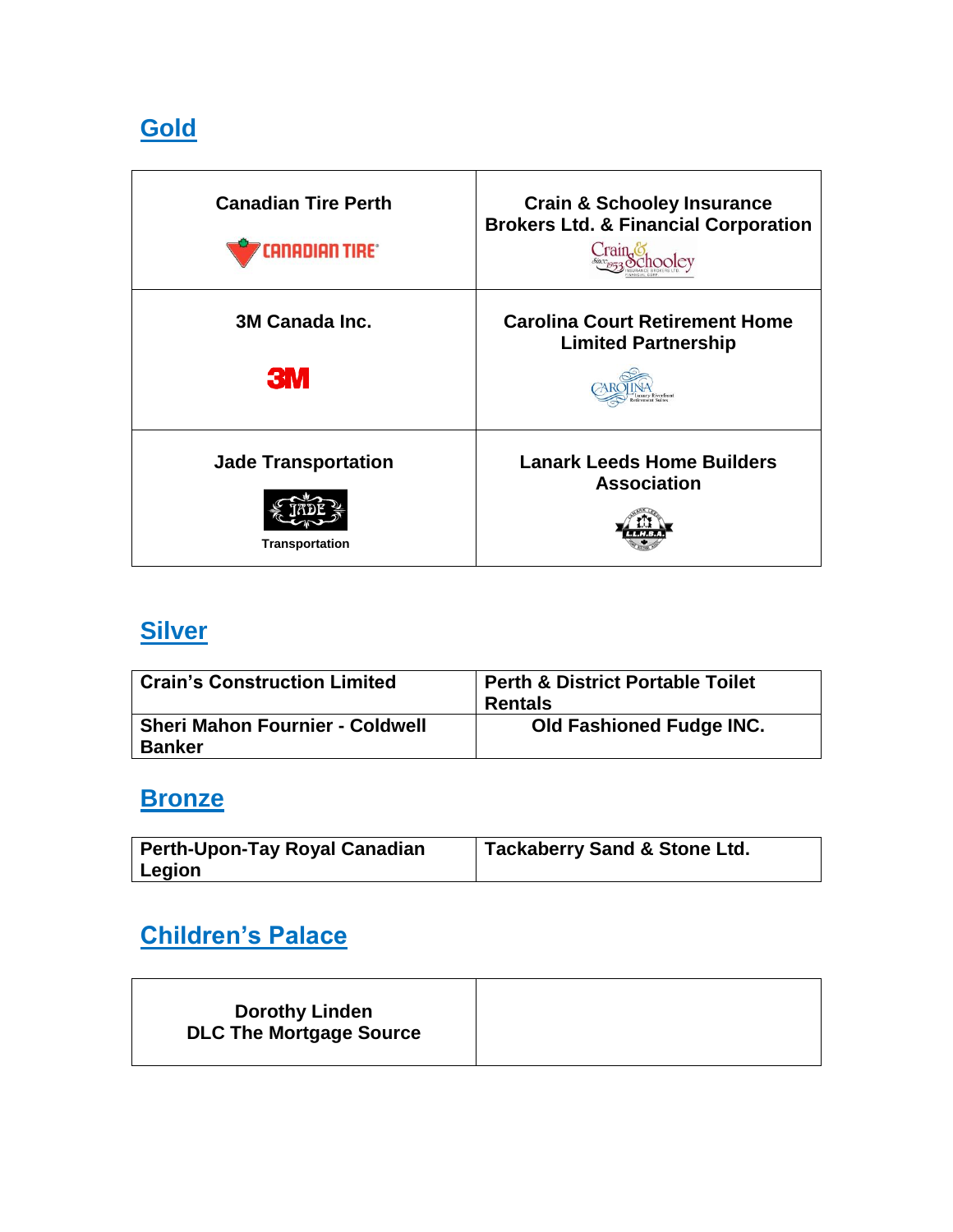**If you are interested in becoming a sponsor for the Festival don't wait for us to call you! Please contact Dorothy Linden at 613-264-2761 or**  [Dorothy@lindenfinancialplanning.ca.](mailto:Dorothy@lindenfinancialplanning.ca)

### **Sponsorship Opportunities Include:**

### **Platinum ---\$800 + hst (\$904)**

- Premium radio advertising on local and Ottawa Radio Stations
- Booth space
- Logo in all print advertising prior to the event as well as in Thank You ads
- Logo on Entertainment flyer for distribution throughout the Ottawa Valley prior to the event
- 2x3 sign on the entertainment stage (provided by your company)
- Stage mentions throughout the day
- Mentions during the day by local on-site radio personalities
- Special recognition during any additional appearances by Festival Committee Members (CBC, A Channel etc) as a Major Sponsor
- Logo in Perth & District Chamber of Commerce monthly newsletter for March and April

### **Gold -- \$500 + hst (\$565)**

- Logo in all print advertising prior to the event as well as in Thank You ads
- Logo on Entertainment flyer for distribution throughout the Ottawa Valley prior to the event
- 2x3 sign on the entertainment stage (provided by your company)
- Stage mentions throughout the day
- Mentions during the day of by local on-site radio personalities
- Special recognition during any additional appearances by Festival Committee Members (CBC, A Channel etc) as a Major Sponsor
- Logo in Perth & District Chamber of Commerce monthly newsletter for March and April

#### **Silver -- \$300 + hst (\$339)**

- Logo in all print advertising prior to the event as well as in Thank You ads
- Logo on Entertainment flyer for distribution throughout the Ottawa Valley prior to the event
- 2x3 sign on the entertainment stage (provided by your company)
- Name in Perth & District Chamber of Commerce monthly newsletter for March and April

### **Bronze-- \$200 + hst (\$226)**

- Name appearing on "patron" sign at Entertainment Stage
- Name included in "Thank You" ads in local papers
- Name appearing in Perth & District Chamber of Commerce newsletter for March and April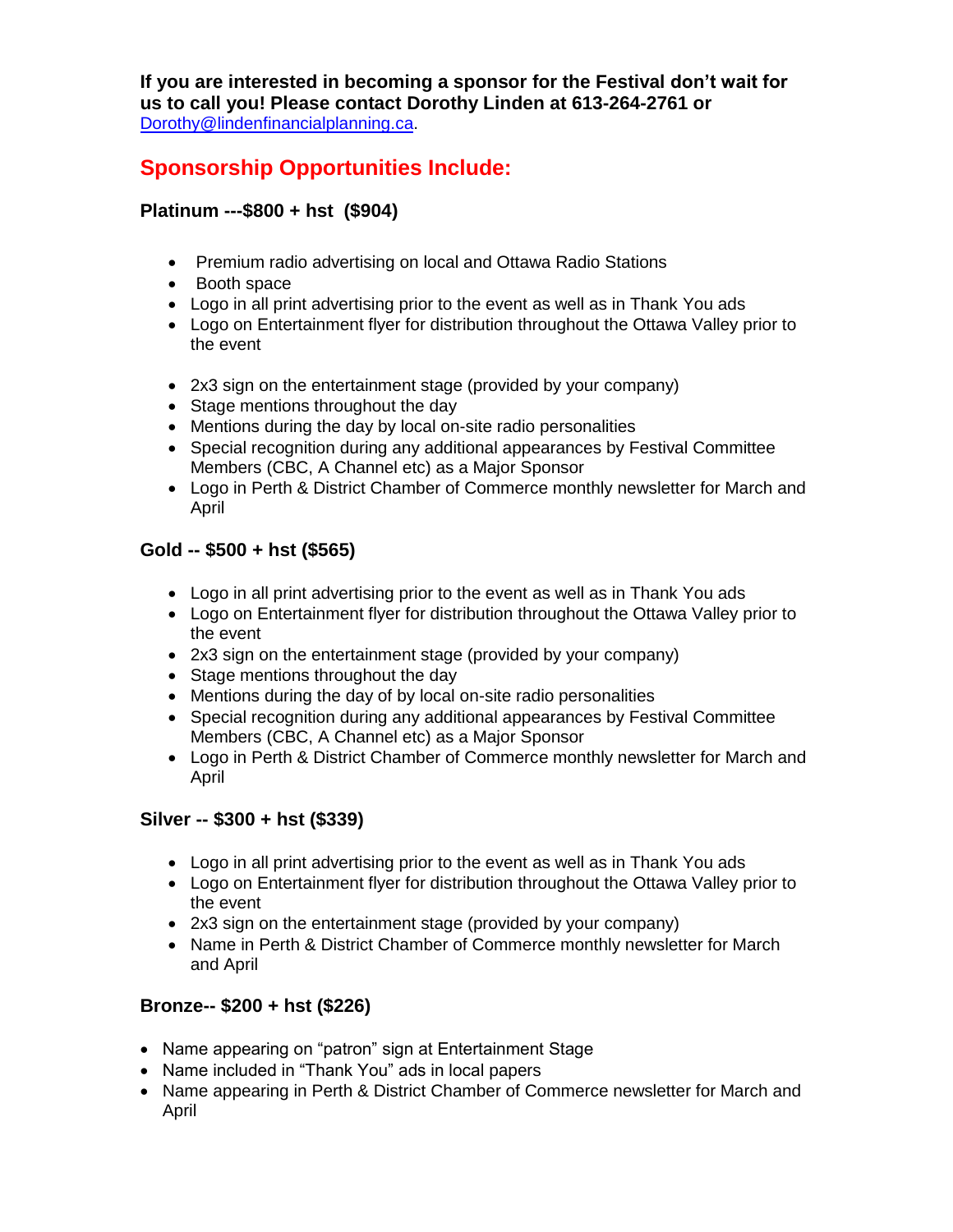### **Second Year!**

We are pleased to present the **"Children's Palace",** in the lovely Crystal Palace in the Tay Basin.

The Children's Palace will provide visitors with children, an opportunity to participate in crafts, games, and entertainment organized and supervised by local child care providers and educators. Sponsorship for the Children's Palace is limited to four sponsors at \$300 + HST (\$339) with the following:

- Logo on all print advertising and Thank You ads
- Logo on Entertainment Flyer for Distribution throughout the Ottawa Valley prior to the event
- Name in Perth & District Chamber of Commerce newsletter for March and April

\_\_\_\_\_\_\_\_\_\_\_\_\_\_\_\_\_\_\_\_\_\_\_\_\_\_\_\_\_\_\_\_\_\_\_\_\_\_\_\_\_\_\_\_\_\_\_\_\_\_\_\_\_\_\_\_\_\_\_\_\_\_\_\_\_\_\_\_\_

Logo on Banner on the "Children's Palace"

### **Volunteers Needed for Festival of the Maples on April 27 th**

With the Perth Festival of the Maples quickly approaching, the organization of the event is well underway and details are starting to fall into place. In its 37th year, The Festival of the Maples would not be as successful as it is without the assistance of **VOLUNTEERS**. Each year, the Festival committee is appreciative of anyone who is interested in helping on the day of the event. You don't need to give up your entire day; only a couple of hours to help make this year's Festival as fantastic as years past. This year the Festival is on Saturday, April 27<sup>th</sup>. Jo Bali is organizing the volunteers for the Festival this year and would be grateful to anyone offering a couple of hours of his/her day. Please call the Chamber Office at 613-267-3200.

**\_\_\_\_\_\_\_\_\_\_\_\_\_\_\_\_\_\_\_\_\_\_\_\_\_\_\_\_\_\_\_\_\_\_\_\_\_\_\_\_\_\_\_\_\_\_\_\_\_\_\_\_\_\_\_\_\_\_\_\_\_\_\_\_\_\_\_\_\_**

# **Member Profile of the Month – Crummy Media Solutions**

*(Written and submitted by Crummy Media Solutions)*



Centrally located in Lanark County, Crummy Media Solutions offers excellence in graphic/web design and visual communications services. We help small businesses build and maintain their corporate image with the creation of promotional and advertising products. Sherry Crummy, owner and founder, has gained over 20 years' experience in the advertising and web industry. With her creative flair, thorough understanding of target audiences, and strong pulse on the latest online marketing trends, Sherry will propose the best options for your business with diverse web, print and branding tools, resulting in cohesive marketing solutions for your local business.

Social media is growing at an overwhelming rate. This online dialogue with clients presents an unprecedented way of doing business, and it is important to be strategic to maximize its full potential. Crummy Media Solutions will bring clarity and direction to your social media marketing plans. We will get your business up and running, train you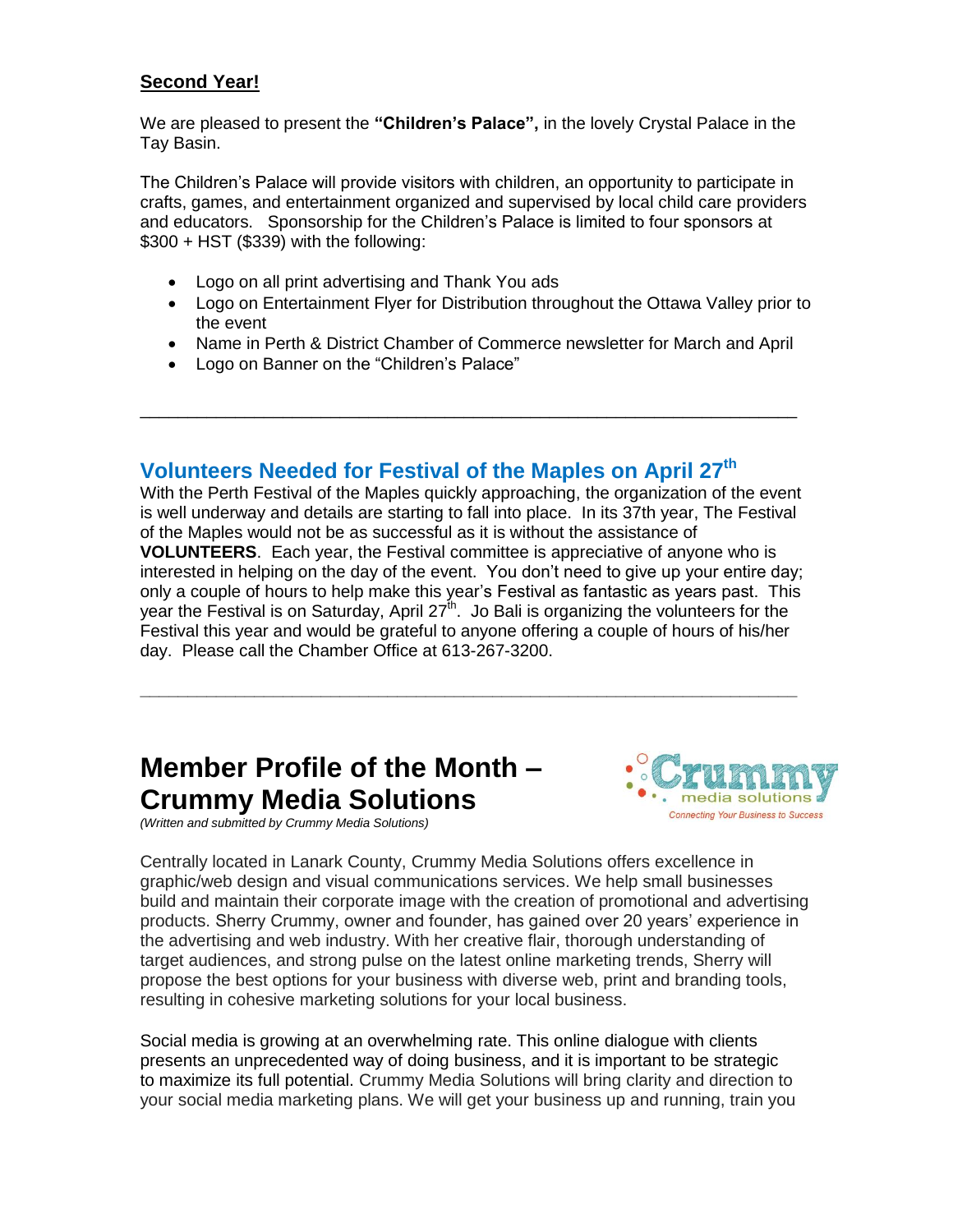how to use the tools, and provide management and maintenance services for those who prefer not doing it themselves.

Contact us to learn more about our services, we offer a no-obligation consultation at your convenience and look forward to meeting you!

Phone: 613-880-1806 [www.crummymedia.com](http://www.crummymedia.com/) [Visit us on Facebook](http://www.facebook.com/CrummyMedia) [Follow us on Twitter](https://twitter.com/CrummyMedia)

## **We Welcome Our Newest Members**

| <b>Corrective Justice Legal Service</b><br>Jenna Schroeder<br>27 Herriott Street<br>Perth, ON, K7H 1T3<br>Phone: 613-264-8551<br>email: jcshroeder@correctivejustice.ca<br>www.correctivejustice.ca | Corrective Justice Legal Service is a company<br>that provides the community and surrounding<br>areas with paralegal services recognized by the<br>Law Society of Upper Canada. A paralegal is a<br>legal professional who is considered legal<br>representation with the ability to independently<br>represent on legal matters on behalf of a client.<br>Corrective Justice Legal Service represents clients<br>in the following areas of law: all Provincial<br>Offences matters such as Highway Traffic Act<br>infractions, in the area of Provincial Tribunals and<br>Boards specifically Landlord and Tenant Board,<br>and any criminal charges classified as summary<br>convictions. |
|-----------------------------------------------------------------------------------------------------------------------------------------------------------------------------------------------------|---------------------------------------------------------------------------------------------------------------------------------------------------------------------------------------------------------------------------------------------------------------------------------------------------------------------------------------------------------------------------------------------------------------------------------------------------------------------------------------------------------------------------------------------------------------------------------------------------------------------------------------------------------------------------------------------|
| conex design<br><b>Catherine Orfald</b><br>1848 Old Brooke Rd<br>Maberly, ON K0H 2B0<br>613-268-2370<br>catherine@conexdesign.com<br>www.conexdesign.com                                            | Creative courses for positive change: Learning<br>solutions including instructional design, user<br>guides, support material, presentations, video<br>tutorials, and eLearning courses.                                                                                                                                                                                                                                                                                                                                                                                                                                                                                                     |
| <b>Lanark Emphorium</b><br><b>Jack McTavish</b><br>46 George Street<br>Lanark, ON K0G 1K0<br>613-812-3244<br>jack@valleymoving.ca                                                                   | Lanark Emphorium is Located in Lanark Village.<br>Jack McTavish re-opened his business after<br>coming out of retirement. The store is opened<br>Thursday - Sunday.                                                                                                                                                                                                                                                                                                                                                                                                                                                                                                                         |
| <b>J.A. Brown Consulting</b><br>Allan Brown<br>613-781-5061<br>allan.brown01@gmail.com                                                                                                              | J.A. Brown Consulting provides precision-targeted<br>marketing solutions based on customer insight and<br>analysis; solutions to enable cost-effective lead<br>generation, conversion and retention.<br>Consulting solutions include email marketing,<br>marketing analytics, customer segmentation, loyalty<br>programs, eCommerce and consumer privacy<br>compliance.<br>Areas of practice include subscription-based<br>publishing, retail/apparel (multi-channel), energy,<br>loyalty marketing and professional services<br>marketing.                                                                                                                                                 |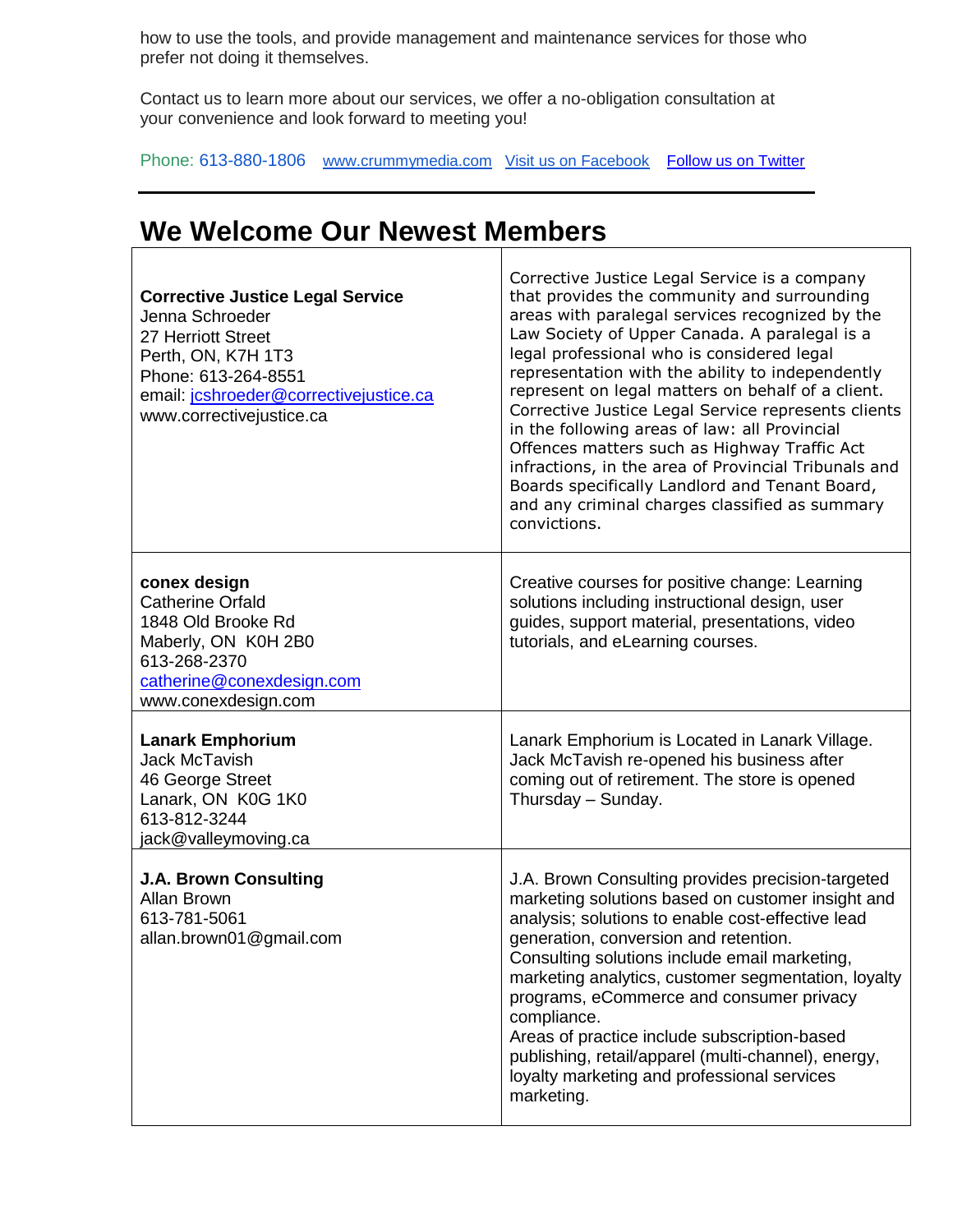## **"After 5 Networking Mixer" – Ground Waves**

**\_\_\_\_\_\_\_\_\_\_\_\_\_\_\_\_\_\_\_\_\_\_\_\_\_\_\_\_\_\_\_\_\_\_\_\_\_\_\_\_\_\_\_\_\_\_\_\_\_\_\_\_\_\_\_\_\_\_\_\_\_\_\_\_\_\_\_\_\_\_**



### **JOIN US ON**

**MARCH 13, 2013**

**The Perth & District Chamber of Commerce and the Perth BIA along with new owner Barb Woods and Manager Bobbi Lynn Fornwald would like to invite you to an evening of networking at Ground Waves.** 

**Come meet and network with fellow Chamber and BIA Members. It's an opportunity to spread the word about your business or organization and to welcome Barb and Bobbi Lynn to the Perth & District Business Community!**

**When:** Wednesday March 13, 2013 **Where:** Ground Waves Wilson Street **Time:** 5 – 7:30pm - No Charge



**Come enjoy the fun, have a chance to win a GREAT DOOR PRIZE and take advantage of the "save on the tax" incentive on purchases that evening!! Snacks will be available during the evening.**

**\_\_\_\_\_\_\_\_\_\_\_\_\_\_\_\_\_\_\_\_\_\_\_\_\_\_\_\_\_\_\_\_\_\_\_\_\_\_\_\_\_\_\_\_\_\_\_\_\_\_\_\_\_\_\_\_\_\_\_\_\_\_\_\_\_\_\_\_\_\_**



### **Upcoming Events**

**"After 5 Networking Mixer" When:** Wednesday March 13, 2013 – Information above

**Perth & District Chamber of Commerce Annual General Meeting When:** Tuesday March 26, 2013 – Information above

**Tools for Addressing Workforce Shortage and Hiring Skilled Immigrants Employers Workshop** Please see Business Info Below for more information

**Perth & District Volunteer Opportunities Fair**

**When:** Tuesday, April 23, 2013 **Where:** Perth Civitan Hall **Time:** 3pm – 7pm For information on reserving a table contact Elaine Turner at [pdcf@bellnet.ca](mailto:pdcf@bellnet.ca) or contact the Chamber Office and I would be happy to tell you all about the fair.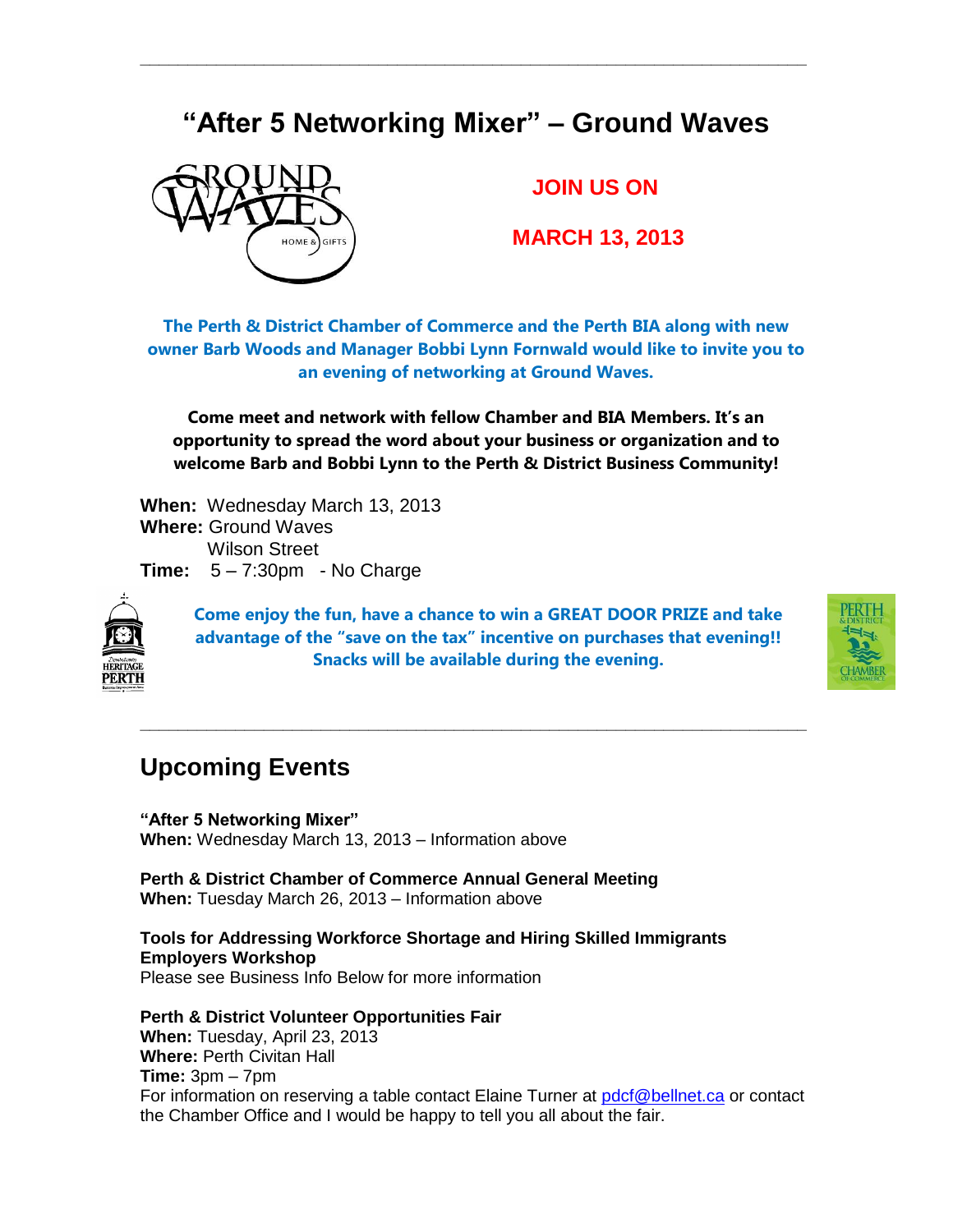**Small Business Advisory Centre Workshops**

**Facebook Marketing: Advanced** - March 19, 2013, cost \$10.00

**GST/HST Basics for Business Seminar –** March 21, 2013 – Free

**Where:** Small Business Advisory Centre, 91 Cornelia Street, West, Smiths Falls **Please contact the Small Business Advisory Centre for more information to register** [smallbusiness@smallbizcentre.ca](mailto:smallbusiness@smallbizcentre.ca)

# **Business Info:**

## **Update from your Ontario Chamber of Commerce (OCC)**

**\_\_\_\_\_\_\_\_\_\_\_\_\_\_\_\_\_\_\_\_\_\_\_\_\_\_\_\_\_\_\_\_\_\_\_\_\_\_\_\_\_\_\_\_\_\_\_\_\_\_\_\_\_\_\_\_\_\_\_\_\_\_\_\_\_\_\_\_**



### **OCC HOSTS PREMIER FOR JOBS ROUNDTABLE.**

The OCC hosted newly appointed Premier Kathleen Wynne for her first *Jobs Roundtable*. They were joined at the table by leaders from business and education, and young entrepreneurs.

Finance Minister Charles Sousa and Minister of Economic Development, Trade and Employment Eric Hoskins were also on hand.

Framed by the OCC's *[Emerging Stronger 2013](http://r20.rs6.net/tn.jsp?e=001DGRvdlemq1E91G09a4yVcxVQmZ6ufrnPfAUFWnU5tGQ1DqXIk1tOKO2FWUSWsauD8ypfT81mhbt_iwCKa_Eckv6SaOxgsf0vj4THvYwEWJnV2cImuS6hWNGb1sRfKeDwl683YIrjcWM=)* agenda, the discussion focused on how all sectors in Ontario can work together to create jobs and strengthen our economy.

Premier Wynne stressed the importance of creating the framework conditions to facilitate job creation. Participants discussed the need for business-government partnership in bridging the gap between supply and demand in the labour force; introducing entrepreneurship in schools; creating an adult education and training system; and creating more employment opportunities for youth.

Premier Wynne, Minister Sousa, and Minister Hoskins commended *[Emerging Stronger](http://r20.rs6.net/tn.jsp?e=001DGRvdlemq1E91G09a4yVcxVQmZ6ufrnPfAUFWnU5tGQ1DqXIk1tOKO2FWUSWsauD8ypfT81mhbt_iwCKa_Eckv6SaOxgsf0vj4THvYwEWJnV2cImuS6hWNGb1sRfKeDwl683YIrjcWM=)  [2013](http://r20.rs6.net/tn.jsp?e=001DGRvdlemq1E91G09a4yVcxVQmZ6ufrnPfAUFWnU5tGQ1DqXIk1tOKO2FWUSWsauD8ypfT81mhbt_iwCKa_Eckv6SaOxgsf0vj4THvYwEWJnV2cImuS6hWNGb1sRfKeDwl683YIrjcWM=)*.

**\_\_\_\_\_\_\_\_\_\_\_\_\_\_\_\_\_\_\_\_\_\_\_\_\_\_\_\_\_\_\_\_\_\_\_\_\_\_\_\_\_\_\_\_\_\_\_\_\_\_\_\_\_\_\_\_\_\_\_\_\_\_\_\_**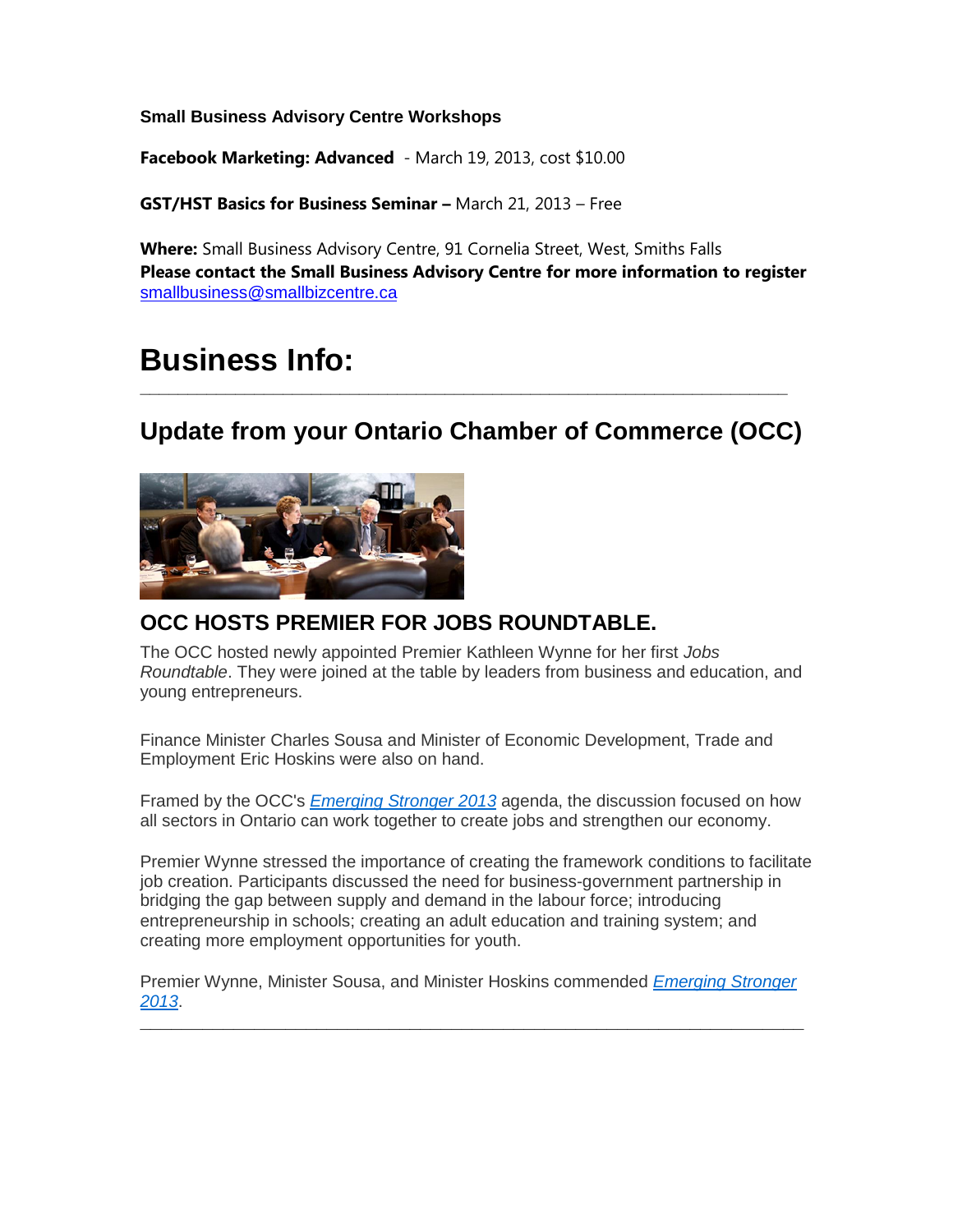#### **Tools for Addressing Workforce Shortage and Hiring Skilled Immigrants Employers Workshop**

This workshop is designed to introduce employers who are considering hiring skilled immigrants to resources and tools available to them. This workshop would be beneficial for anyone who hires and manages staff, HR professionals and business owners.

**Date:** March 27th 2013 **Time:** 8:30am - 12:00pm (breakfast provided) **Location:** Valley Heartland Boardroom 91 Cornelia Street West, Entrance B, Smiths Falls, ON FREE Workshop **Please RSVP to Dianne Pinder-Moss at dpindermoss@smithsfalls.ca or 613.283.4124 x 1184 by Noon on March 22, 2013**

#### **The 2nd Annual Smiths Falls Home Show will be held May 3-5 this year, at the new Community Centre.**

L**\_\_\_\_\_\_\_\_\_\_\_\_\_\_\_\_\_\_\_\_\_\_\_\_\_\_\_\_\_\_\_\_\_\_\_\_\_\_\_\_\_\_\_\_\_\_\_\_\_\_\_\_\_\_\_\_\_\_\_\_\_\_\_**

There are 70+ spaces available, but are expected to sell out quickly. Display booths start at \$250 for a 10x10 space.

**\_\_\_\_\_\_\_\_\_\_\_\_\_\_\_\_\_\_\_\_\_\_\_\_\_\_\_\_\_\_\_\_\_\_\_\_\_\_\_\_\_\_\_\_\_\_\_\_\_\_\_\_\_\_\_\_\_\_\_\_\_\_\_\_\_\_\_\_**

Contact Dave Pringle for more information at [dpringle1@cogeco.ca](mailto:dpringle1@cogeco.ca)

#### **Shutterbugs: Show your love for Lanark County!**

If you love Lanark County and want a way to show it, here's your chance!

The Lanark County Tourism Department has launched an I Love Lanark County Tourism Photo Contest! Submit your best shots to [tourism@lanarkcounty.ca](mailto:tourism@lanarkcounty.ca) by 4:30 p.m. on May 1 st, 2013.

If you are interested in participating please contact Lanark Tourism at:

**[www.lanarkcountytourism.ca/photocontest](http://www.lanarkcountytourism.ca/photocontest)**

#### **Become an Eastern Ontario Trails Marketing Partner**

**\_\_\_\_\_\_\_\_\_\_\_\_\_\_\_\_\_\_\_\_\_\_\_\_\_\_\_\_\_\_\_\_\_\_\_\_\_\_\_\_\_\_\_\_\_\_\_\_\_\_\_\_\_\_\_\_\_\_\_\_\_\_\_\_\_\_\_\_\_\_**

Eastern Ontario Trails Alliance's (EOTA) trail network extends North from Bay of Quinte up to Algonquin Park, linking outdoor recreation and adventure to the natural environment and rural communities along the way. The trail network offers access for hiking, cycling, horseback riding, canoeing, ATVing and snowmobiling through maintained trail systems that are opened all year round.

For information about advertising on their networks contact the Eastern Ontario Trails Alliance directly at 1-877-889-8810 or at [info@thetrail.ca.](mailto:info@thetrail.ca) Website: www.thetrail.ca